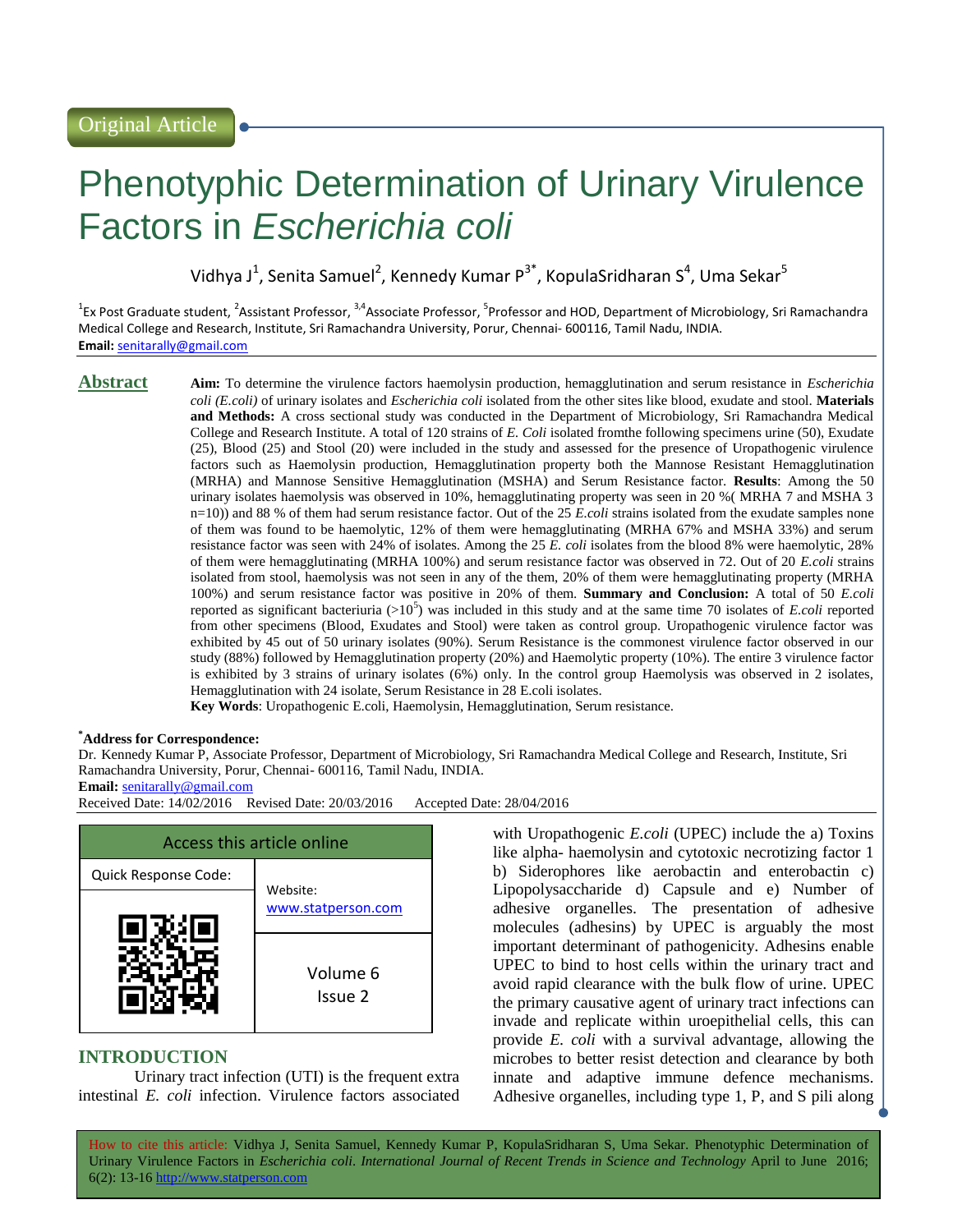with Dr adhesins, promote both bacterial attachment and invasion of host tissues within the urinary tract. Interactions mediated by these adhesins can also stimulate a number of host responses that can directly influence the outcome of a urinary tract infection. Adhesins can also contribute to virulence in a number of other ways; directly triggering host and bacterial cell signalling pathways, facilitating the delivery of other bacterial products to host tissues, and promoting bacterial invasion.<sup>1</sup> The binding of  $E$ . *coli* to epithelial cell receptors containing globoseries glycosphingolipid accounts for the attachment of most strains causing kidney infection and is not inhibited by mannose, this binding is called mannose resistant. Fimbriae attaching to globoseries receptors are termed *P fimbriae* because the receptor is a constituent of the P blood group antigen complex present in human erythrocytes and uroepithelial cells. P fimbriae are frequently present in uropathogens and they augment the virulence of UPECat different stages of infection, including remaining longer in the intestinal tract and spreading more efficiently to the urinary tract for purposes of colonizing and producing ascending infection. P fimbriae also appear to confer enhanced ability of UPEC clones to colonize the colon and spread to the perineum. P fimbriated*E. coli* dominate as a cause of pyelonephritis and urosepsis, and especially among blood isolates. Binding of *E. coli* to mannosecontaining host epithelial receptors, glycoproteins uroplakin I and II, occurs with most uropathogenic strains. In fact, strains from cystitis patients are more likely to bind than those from pyelonephritis patients. Fimbriae attaching to mannosylated proteins via FimH subunits are the common type 1 fimbriae (pili), and attachment is inhibited in the presence of mannose (MS, mannose-sensitive). Type 1 fimbriae bind mannose epitopes on secreted glycoproteins such as secretory IgA and urinary mucus, Tamm-Horsfall protein (THP), bladder uroplakin protein, and fibronectin. Expression of type 1 fimbriae is not especially prevalent among pyelonephritogenic strains. Almost all cystitis causing strains of *E. coli* express type 1 fimbria. Type 3 fimbriae in uropathogenic*E. coli* are thought to contribute to biofilm formation and to be important in urethral catheter infections.<sup>2</sup> Haemolytic  $E$ . *coli* produces two infections.<sup>2</sup> Haemolytic  $E$ . *coli* haemolysins, a cell-bound (beta) haemolysin and a cellfree (alpha) haemolysin (AH). Both haemolysins cause beta-haemolysis on blood agar plates. Haemolysin is an important virulence factor in extra intestinal infections and is associated with urinary tract infection (UTI), bacteraemia, peritonitis, and septicaemia. Alpha haemolysin lyses erythrocytes of all mammals In addition to lysing erythrocytes, haemolysin is toxic to a range of host cells in ways that probably contribute to inflammation, tissue injury, and impaired host defences<sup>3</sup>. **SERUM RESISTANCE**

Bacteria are killed by normal human serum through the lytic activity of the complement system. The alternative pathway is activated by bacteria in the absence of specific antibody and plays a more important role in serum killing than does the classic pathway. Lipid A can activate the classic pathway in the absence of antibody, but its location deep within the outer membrane probably makes it inaccessible to complement components in intact bacteria (except perhaps in rough strains). Both arms of the complement cascade converge in the formation of the C5\_9 membrane attack complex (MAC), Digestion of the cell wall allows the MAC to insert into the inner membrane, leading to cell lysis. Bacterial susceptibility to serum killing is measured by assessing regrowth after incubation in serum or growth rates in dilute serum<sup>4</sup>.

# **MATERIALS AND METHODS SAMPLE**

The study was conducted in the Department of Microbiology, Sri Ramachandra Medical College and Research Institute. A total of 50 *E.coli* reported as significant bacteriuria ( $>10^5$ cfu/ml of urine) was included in this study and at the same time 70 isolates of *E.coli* reported from other specimens (Blood, Exudates and Stool) were taken as control group. A total of 120 strains of *E. Coli* isolated from various specimens like urine (50), Exudate (25), Blood (25) and Stool (20) were studied and compared for the presence of uropathogenic virulence factor's like Haemolysin production, Haemagglutination property (Mannose Resistant Haemagglutination and Mannose Sensitive Haemagglutination) and Serum Resistance factor.

#### **DETECTION OF VIRULENCE FACTOR 1. Haemolysin Production:**

All 120 *E.coli* isolates were inoculated into 5% sheep blood agar and incubated at  $37^{\circ}$ C. Haemolysin production was detected by the presence of zone of complete lysis of the RBC"S and clearance around the colonies.

#### **2. Haemagglutination:**

The strains of *E. coli* were inoculated in 1% Nutrient broth and incubated at  $37^{\circ}$ C for 48 hours for full fimbriation. Freshly prepared red blood cells obtained from human blood group "O" were washed thrice in normal saline, and used for haemagglutination test. The slide haemagglutination tests were carried out on a multiple concavity slide. One drop of RBC suspension was added to a drop of broth culture and slide was rocked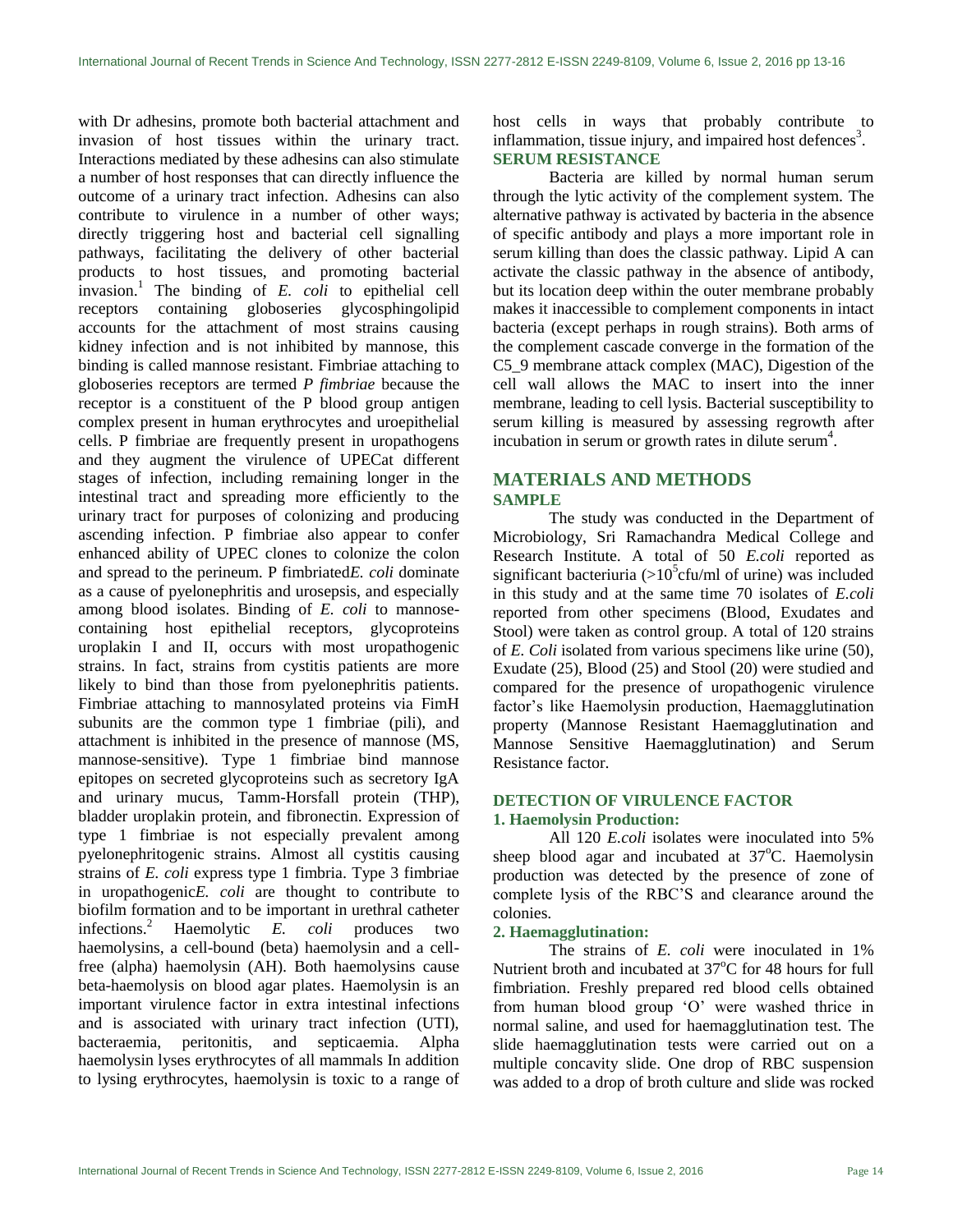to and fro at room temperature for 5 minutes. Presence of clumping was taken as positive for haemagglutination.

Mannose Sensitive Haemagglutination (MSH) was detected by the absence of haemagglutination in a parallel set of test in which a drop of 2% D-Mannose was added to the red cells and a drop of broth culture. Mannose Resistance Haemagglutination (MRH) was detected by the presence of haemagglutination of in the presence of 2% Mannose.

### **3. Serum Resistance:**

Overnight cultures of *E.coli* grown at  $37^{\circ}$ C on blood agar were harvested and cells were suspended in Hank"s Balanced Salt solution. The bacterial suspension 0.05ml was incubated with freshly drawn 0.05ml serum at  $37^{\circ}$ C for 3 hours using micro titre plates. 10microliters of samples were withdrawn and spread on blood agar plate and incubated over night at  $37^{\circ}$ C and the viability count of the strains were determined. Resistance of bacteria to serum bactericidal activity was expressed as the percentage of bacteria surviving after 3 hours of incubation with serum in relation to the original count.

| Table 1: Virulence Factors among the <i>Escherichia coli</i> isolates |       |                  |                 |                   |                 |           |           |                         |                   |
|-----------------------------------------------------------------------|-------|------------------|-----------------|-------------------|-----------------|-----------|-----------|-------------------------|-------------------|
| <b>Isolates</b>                                                       | Total | <b>Hemolysis</b> |                 | Haemagglutination |                 |           |           | <b>Serum Resistance</b> |                   |
|                                                                       |       | <b>Positive</b>  | <b>Negative</b> | <b>Positive</b>   | <b>Negative</b> | <b>MR</b> | <b>MS</b> | <b>Sensitive</b>        | <b>Resistance</b> |
| Urine                                                                 | 50    |                  | 45              | 10                | 40              |           |           | ь                       | 44                |
| Exudate                                                               | 25    | 0                | 25              | 3                 | 22              |           |           | 19                      | 6                 |
| Blood                                                                 | 25    |                  | 23              |                   | 18              | 0         |           |                         | 18                |
| Stool                                                                 | 20    | 0                | 20              | 4                 | 16              | 0         | 4         | 16                      | 4                 |
| Total                                                                 | 120   |                  | 113             | 24                | 96              | 4         | 20        | 48                      | 72                |

#### **RESULTS**



**Figure 1**: Virulence factors among all the isolates of *Escherichia coli*.

A total of 120 strains of *E.coli* isolated from Urine (50), Exudate (25), Blood (25) and Stool (20) were subjected to screening for virulence factors Hemolysin, Haemagglutination (MSHA and MRHA) and Serum resistance factor (Table 1) Among the 50 urinary isolates hemolysis was observed in 5 strains (10% n=50). Hemagglutinating property was seen in 10 strains (20 % n=50). Among the 10 Haemagglutination positive strains 7 of them were MRHA (70% n=10) and 3 were MSHA (30% n=10). Serum resistance factor was observed in 44 strains (88% n=50). Out of 50 urinary isolates only 3strains (6%) exhibited the all the three virulence factors. Among the 5 haemolytic urinary strains, Serum resistance

was observed in all the strains and Hemagglutinating property was exhibited by 2 and both were found to be MRHA. All the Hemagglutinating strains of urinary E.coli both MRHA (7) and MSHA (3) exhibited the Serum resistance factor. Out of 44 serum resistance factors positive E.coli 10 of them was Hemagglutinating (MRHA 7 and MSHA 3) and 5 of the them were hemolytic. Out of the 25 E.coli strains isolated from the exudate samples none of the was found to be hemolytic. Serum resistance factor was seen in 6 (24% n=25) isolates. Hemagglutinating property was observed in 3(12% n=25) strains in which one isolate was MSHA and 2 were MRHA. Among the 3 Hemagglutinating strains 1